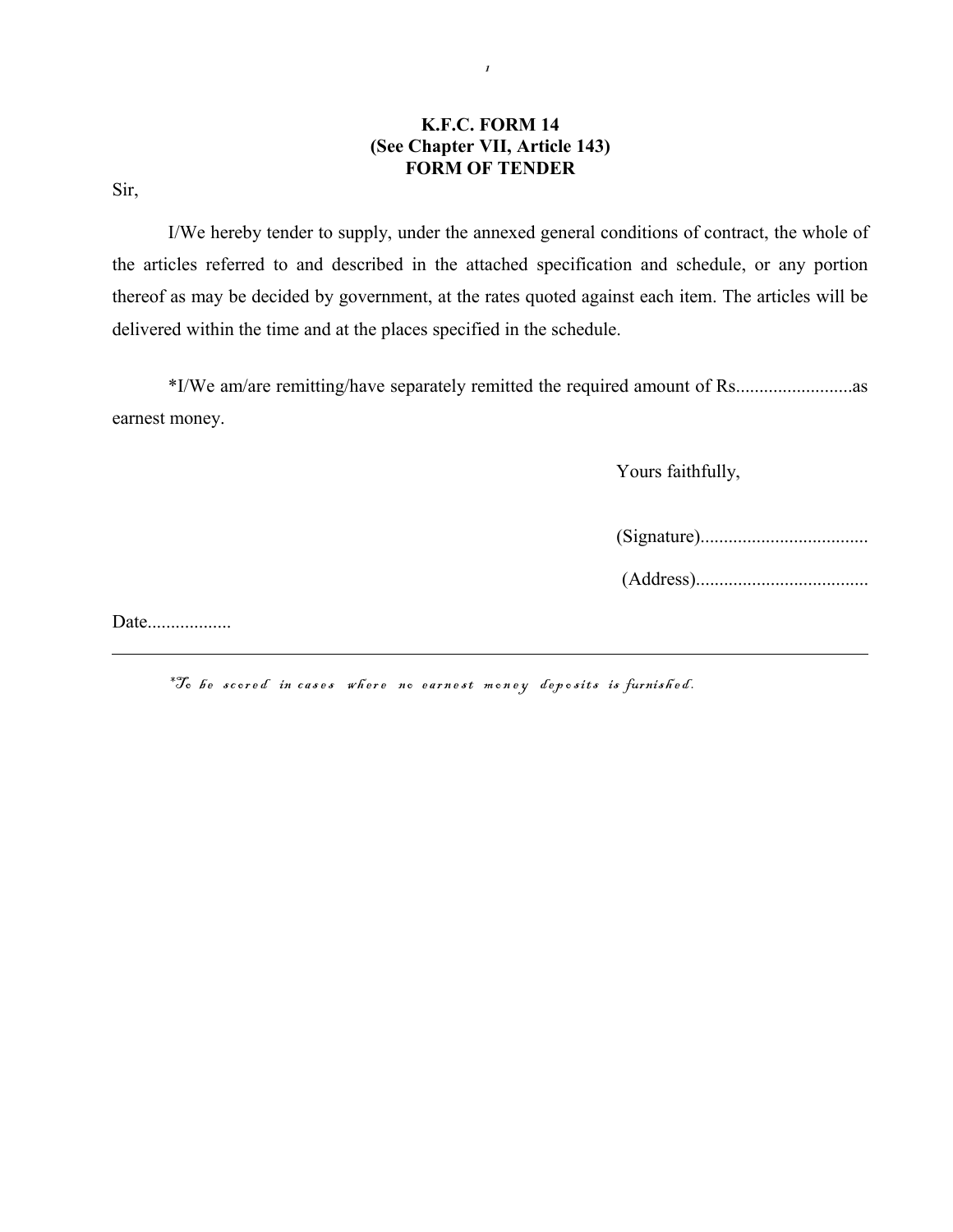## **GENERAL CONDITIONS**

2

Sealed tenders are invited for the supply of the materials as specified in schedule below/attached:-

 1. The tender should be addressed to the officer mentioned below in a sealed cover with the tender number and name shown below duly superscribed on the cover.

 2. The tender should be in the prescribed form which can be obtained from the officer mentioned below on payment of the price which is also noted below, or may be downloaded from the Kerala Police Website [www.keralapolice.gov.in](http://www.keralapolice.org/) / [www.keralapolice.org a](http://www.keralapolice.org/)nd the tenderers who download forms should submit the required tender value as a Demand Draft along with the tender. Duplicate copies of tender from will also be issued at the rate specified below. The cost of tender forms once paid will not be refunded. Tenders which are not in the prescribed form are liable to be rejected. The rates quoted should be only in Indian currency. Tenders in any other currency are liable to rejection.

 3. Intending tenderers should send their tenders so as to reach the officer mentioned below, on due date and time (noted below). No tender received after the specified date and time will be accepted on any account. The rates will be considered firm for acceptance till the date mentioned below. Tenders not stipulating period of firmness and tenders with price variation clause and/or `subject to prior sale' condition are liable to be rejected.

4. a) Every tenderer who has not registered his name with the State Government (Stores Purchase Department), should send along with his tender, an earnest money of one percent of the total cost of the articles tendered for (rounded to the nearest rupee) subject to a minimum of Rs.30/-, if the amount calculated at one percent of the value of the articles tendered for falls below Rs.30/-. The amount may be paid either by remittance into any government treasury in chalans in duplicate, duly countersigned by the officer mentioned below or by Demand Drafts (crossed) on the local branch of State Bank of Travancore/ State Bank of India drawn in favour of the officer mentioned below. In the case of remittance in to the treasury, chalan should be forwarded along with the tender. Cheques will not be accepted. The earnest money of unsuccessful tenderers will be returned as soon as possible after the tenders are settled; but that of the successful tenderers will be adjusted towards the security that will have to be deposited for the satisfactory fulfillment of the contract. No interest will be paid for the earnest money deposited.

 b) Tenderers whose names are registered with Government (Stores Purchase Department) are generally exempted from furnishing earnest money for such articles for which they have registered their names. If they tender for stores other than those for which they have registered their names, they will have to furnish earned money as in the case of unregistered firms. Registered firms will have to quote invariably in every tender they submit the registration number assigned to them by the Stores Purchase Department.

 c) (1)Small Scale Industries and Cottage Industries and Industrial co-operative within the state, which are certified as such by the Director of Industries and Commerce or by the Regional Joint Directors of Industries and Commerce will be exempted from furnishing earned money deposits in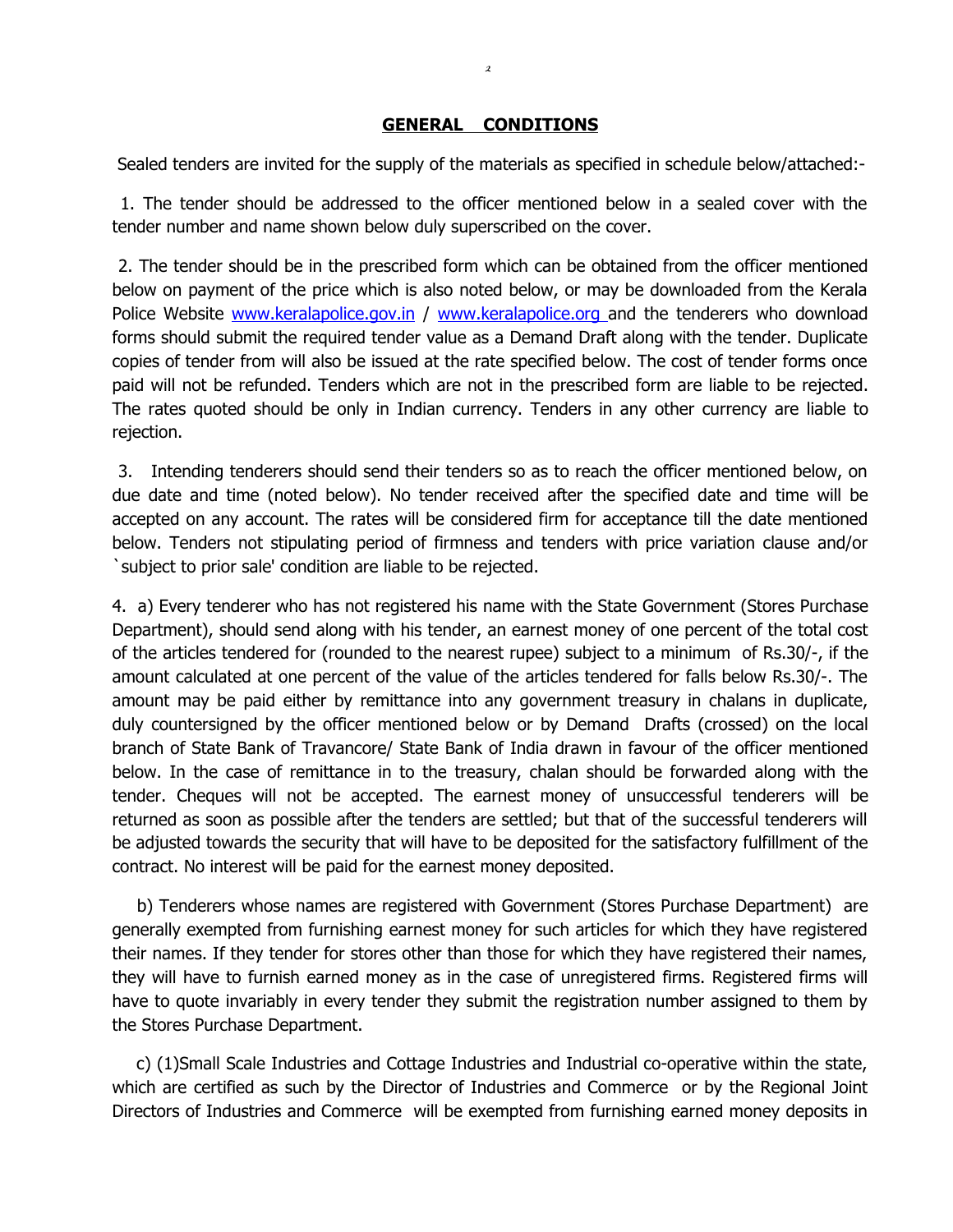support of tenders submitted by them to government departments. The Khadi and Village industries Co-operative Societies and the institution registered under the literary, Scientific and Charitable Societies Act and financed by the Kerala Khadi and Villege Industries Board within the State which are certified as such by the Secretary, Kerala Khadi and Village Industries Board will be exempted from furnishing earnest money deposits in support of tenders submitted by them to Government Departments.

(ii) Small Scale Industries, Cottage Industries and Industrial Co-operatives within the State which have been registered as such with the Industries Department(Department under the control of Director of Industries and Commerce) on furnishing proof of such registration will be exempted from furnishing security deposits against contracts for supply of stores manufactured by them provided that an officer of and above the rank of Deputy Director of Industries and Commerce having jurisdiction over the area also certifies the soundness and reliability of the concerns to undertake the contracts. The Khadi and Village Industries Co-operative Societies within the State which have been registered as such with the Kerala Khadi and Village Industries Board and the Institutions registered under the Literary, Scientific and Charitable Societies Act and which are financed by the Board within the State on furnishing proof of such registration will be exempted from furnishing security deposits against contract for supply of stores manufactured by them provided that the Secretary, Kerala Khadi and Village Industries Board also certifies to the soundness and reliability of the concerns to undertake the contracts.

d) In the matter of purchase of stores by the State Governments Departments, Small Scale Industrial Units sponsored by the National Small Industries Corporation Ltd., New Delhi and in respect of which competency certificates are issued by the Corporation will be exempted from payment of earnest money deposits and security deposits.

 e) The exemption stipulated in Clauses (b), (c) and (d) above will not however, apply to tenders for the supply of raw materials, or dietary articles or supply of stores on rate or running contract basis.

 5. The tenders will be opened on the appointed day and time in the office of the undersigned , in the presence of such of those tenderers or their nominees who may be present at that time.

 6. If any tenderer withdraws from his tender before the expiry of the period fixed for keeping the rates firm for acceptance, the earnest money, if any, deposited by him will be forfeited to Government or such action taken against him as the Government think fit.

 7. Tenderers shall invariably specify in their tenders the delivery conditions including the time required for the supply of articles tendered for.

 8. a) The tenderers shall clearly specify whether the articles offered bear Indian Standards Institution Certification Mark or not. In such cases, they shall produce copies of certification marks along with their tender in support of it.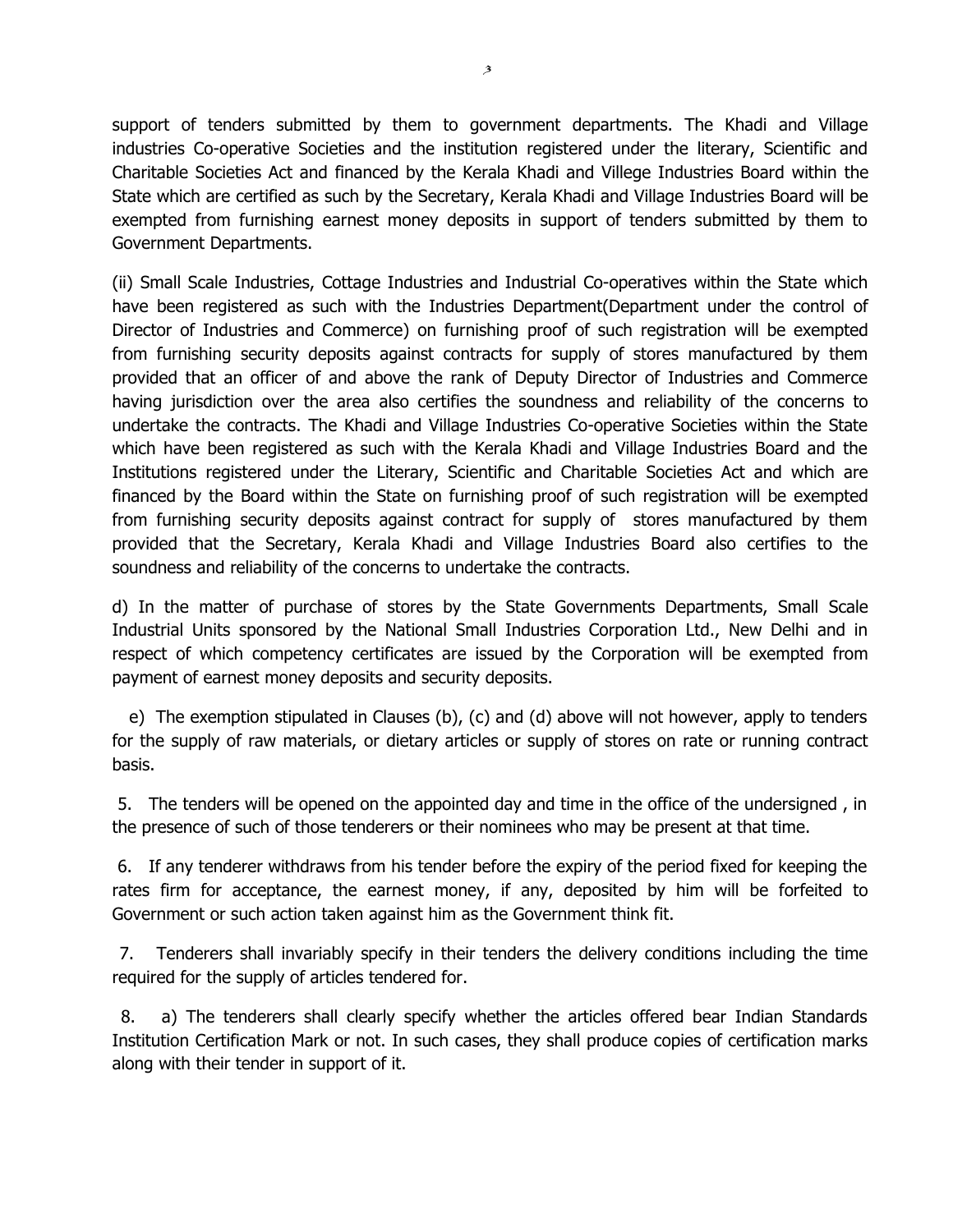b) Tenderers shall clearly specify whether the goods are offered from indigenous sources, from imported stocks in India, or from foreign sources to be imported under a license. Government reserve the right to reject offers for import of goods if the Import Trade Control Policy in force at the time of award of the contract prohibits or restricts such imports.

 9. The final acceptance of the tenders rests entirely with the Government who do not bind themselves to accept the lowest or any tender. But the tenderers on their part should be prepared to carry out such portion of the supplies included in their tender as may be allotted to them.

 10. In the case of materials of technical nature, the successful tenderer should be prepared to guarantee satisfactory performance for a definite period under a definite penalty.

 11. Communication of acceptance of the tender normally constitutes a concluded contract. Nevertheless, the successful tenderer shall also execute an agreement for the due fulfillment of the contract within the period to be specified in the letter of acceptance. The contractor shall have to pay all stamp duty, lawyer's charges and other expenses incidental to the execution of the agreement. Failure to execute the agreement within the period specified will entail the penalties set out in Para 12 below.

 12. a) The successful tenderer shall, before signing the agreement, and within the period specified in the letter of acceptance of his tender, deposit a sum equivalent to 5 per cent of the value of the contract as security for the satisfactory fulfillment of the contract less the amount of money deposited by him along with his tender. The amount of security may be deposited in the manner prescribed in Clause 4 supra or in Government treasury Savings Bank and the pass book pledged to Purchasing Officer or in Fixed Deposits Receipts of State Bank of Travancore/State Bank of India, endorsed in favour of the above officer. Letters of guarantee in the prescribed from for the amount of security from an approved Bank will also be considered enough at the discretion of the Government. If the successful tenderer fails to deposit the security and execute the agreement as stated above, the earnest money deposited by him will be forfeited to the Government, and the contract arranged elsewhere at the defaulter's risk and any loss incurred by the Government on account of the purchase will be recovered from the defaulter who will, however, not be entitled to any gain accruing thereby. If the defaulting firm is a registered firm, their registration is liable to be cancelled.

 b) In cases where a successful tenderer, after having made partial supplies, fails to fulfill the contracts in full, all or any of the materials not supplied may at the discretion of the Purchasing Officer, be purchased by means of another tender/quotation or by negotiation or from the next higher tenderer who had offered to supply already and the loss, if any, caused to the Government shall thereby, together with such sums as may be fixed by the Government towards damages, be recovered from the defaulting tenderer.

 c) Even in cases where no alternate purchases are arranged for the materials not supplied, the proportionate portion of the security deposit based on the cost of the materials not supplied at the rate shown in the tender of the defaulter shall be forfeited and balance alone shall be refunded.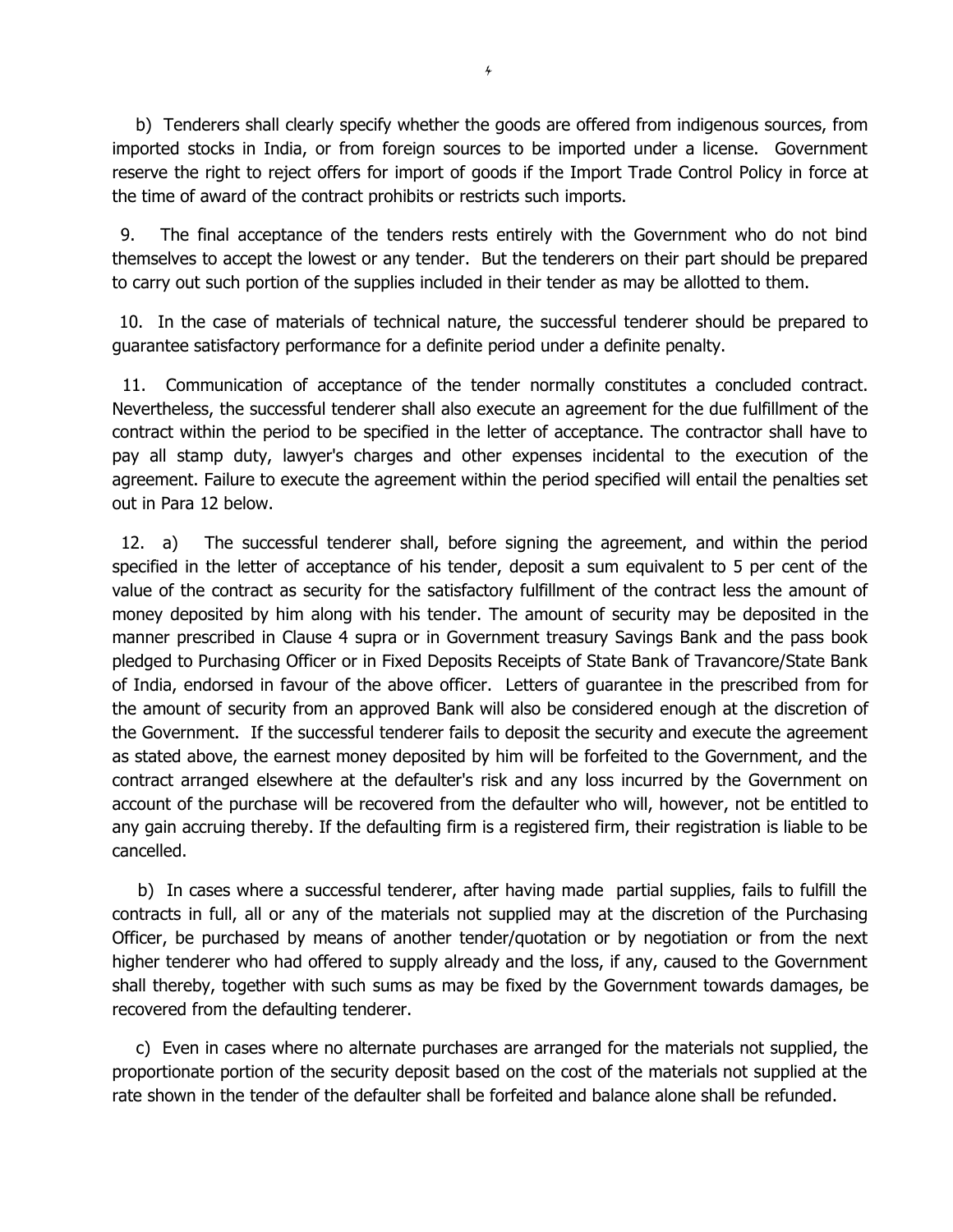d) if the contractor fails to deliver all or any of the Stores or perform the service with in the time/period(s) specified in the contract, the purchaser shall without prejudice other remedies under the contract, deduct from contract price as liquidated damages, a sum equivalent to 1 % of the delivered price of the delayed stores or unperformed services for each week of delay until actual delivery or performance, up to a maximum deduction of 10% of the contract prices of the delayed stores or services . O nce the maximum is reached, the purchaser may consider termination of the contract at the risk and cost of the contractor vide G.O (Ms) No.8/96/SPD. Dated 09.08.1996

 13. The security deposit shall subject to the conditions specified herein, be returned to the contractor within three months after the expiration of the contract, but in the event of any dispute arising between the department concerned and the contractor, the department shall be entitled to deduct out of the deposit or the balance thereof, until such dispute is determined, the amount of such damages, costs, charges and expenses as may be claimed. The same may also be deducted from any other sum which may be due to any time from the Government to the contractor. In all cases where there are guarantee for the goods supplied the security deposit will be released only after the expiry of the guarantee period.

14. a) All payments to the contractor will be made by the Purchasing Officer in due course:-

- i) either by department cheques payable at the Kerala Government Treasuries; or
- ii) by cheques or drafts on the Reserve Bank of India , State Bank of India and State Bank of Travancore(at any of their principal branches in India)
- iii) In the case of supplies from abroad, by drafts as may be arranged between the contracting parties.

 b) All incidental expenses incurred by the Government for making payments outside the district in which the claim arises shall be borne by the contractor.

 15. The tenderers shall quote also the percentage of rebate (discount) offered by them in case the payment is made promptly within fifteen days/within one month of taking delivery of stores.

 16. Ordinarily payments will be made only after the supplies are actually verified and taken to stock but in exceptional cases, payments against satisfactory shipping documents including Certificates of Insurance will be made up to 90 percent of the value of the materials at the discretion of the Government. Bank charges incurred in connection with payment against documents through Bank will be to the account of the contractor. The firms shall produce stamped pre-receipted invoices in all cases where payments (advance/final) for release of railway receipts/shipping documents are made through banks. In exceptional cases where the stamped receipts of the firms are not received for the payments (in advance), the unstamped receipt of the bank (i.e. counterfoils of pay-in-slips issued by the Bank) alone may be accepted as a valid proof for the payment made.

 17. The contractor shall not assign or make over the contract or the benefits or burdens thereof to any other person or body corporate. The contractor shall not underlet or sublet to any person or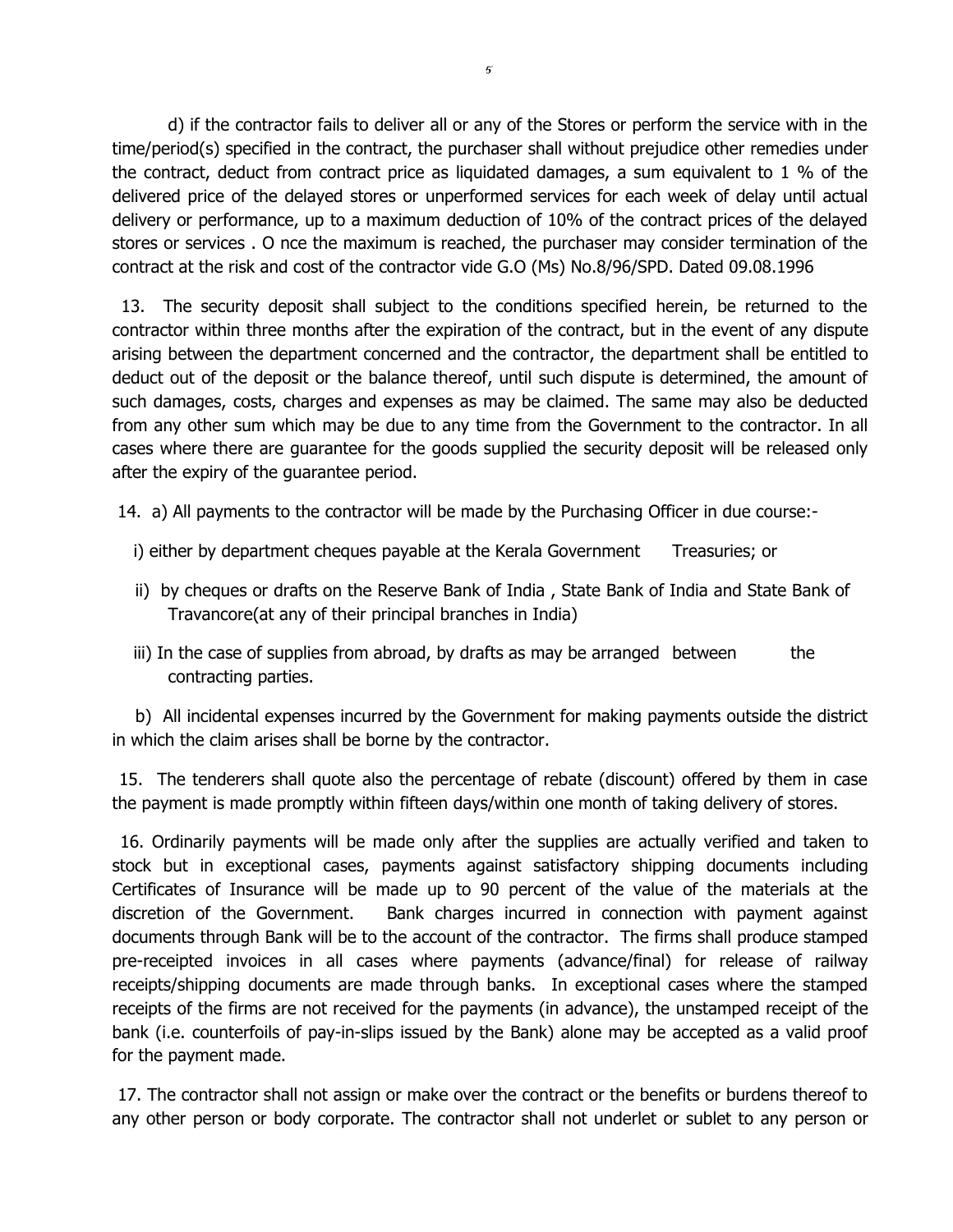persons or body corporate the execution of the contract or any part thereof without the consent in writing of the Purchasing Officer who shall have absolute power to refuse such consent or to rescind such consent (if given) at any time if he is not satisfied with the manner in which the contract is being executed and no allowance or compensation shall be made to the contractor or the sub-contractor upon such rescission. Provided always that is such consent be given at any time, the contractor shall not be relieved from any obligation, duty or responsibility under this contract.

 18. a) In case the contractor becomes insolvent or goes into liquidation, or makes or proposes to make any assignment for the benefit of his creditors or proposes any composition with his debts, or carries on his business or the contract under inspection on behalf of his creditors or in any case receiving order or orders, for the administration of his estate are made against him, or in case the contractor shall commit any act of insolvency or in case in which under any clause or clauses of his contract the contractor shall have rendered himself liable to damages amounting to the whole of his security deposits, the contract shall, thereupon, after notice given by the Purchasing Officer to the contractor, be determined and the Department/Government may complete the contract in such time and manner and by such persons as the Department/Government shall think fit. But such determination of the contract shall be without any prejudice to any right or remedy of the Government against the contractor or his sureties in respect of any breach of contract therefore committed by the contractor. All expenses and damages caused to the Government by any breach of contract by the contractor shall be paid by the contractor to the Government , and may be recovered from him under the provisions of the Revenue Recovery Act in force in the State.

 b) The persons/contractors submitting tenders should produce a solvency certificate, clearly indicating to what extent they are solvent from the Tahsildar of the Taluk where they reside, along with their tenders.

 Note: The solvency certificate referred to above will apply only in the case of supply of the following articles viz., dietary articles, fuels, raw materials like roots, creepers, flowers, etc., and provisions to hospitals and hostels, sundry articles, etc.

 19. a) In case the contractor fails to supply and deliver any of the said articles and things within the time provided for delivery of the same or in case the contractor commits any breach of any of the covenants stipulations and agreements herein contained, and in his part to be observed and performed, then and in any such case, it shall be lawful for Government (if they shall think fit to do so) to arrange for the purchase of the said articles and things from elsewhere or on behalf of the Government by and order in writing under the hand of the Purchasing Officer put an end to this contract and in case the Government shall have incurred, sustained or been put to any costs, damages or expenses by reason of such purchase or by reason of this contract having been so put an end to or in case any difference in price, compensation, loss, costs, damages, expenses or other moneys shall then or any time during the continuance of this contract be payable by the contractor to the Government under and by virtue of this contract, it shall be lawful for the Government from and out of any moneys for the time being payable or owing to the contractor from the Government under or by virtue of this contractor otherwise, to pay and reimburse to the Government all such costs, damages and expenses they may have sustained incur red or been put to by reason of the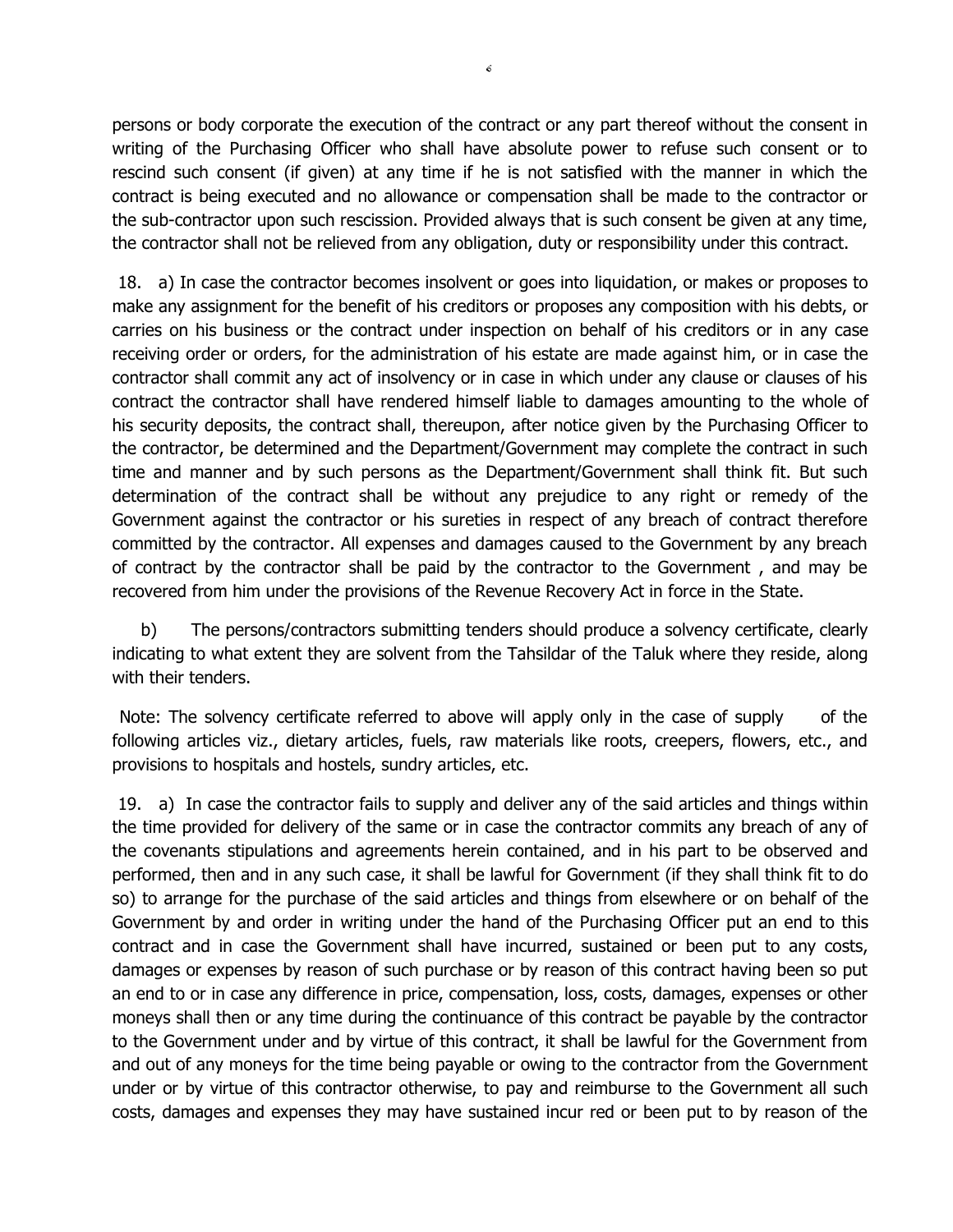purchase made elsewhere or by reason of this contract having been so put an end to as aforesaid and also all such differences in price, compensation, loss, costs, damages, expenses and other moneys as shall for the time being be payable by the contractor aforesaid.

 b) In case any difference or dispute arises in connection with the contract, all legal proceedings relating to the matter shall be instituted in the Court within whose jurisdiction the Purchasing Officer voluntarily resides.

 20. Any sum of money due and payable to the contractor (including security deposit returnable to him) under the contract may be appropriated by the Purchasing Officer or the Government or any other person authorized by the Government and set off against any claim of the Purchasing Officer or the Government for the payment of a sum of money arising out of or under any other contract made by the contractor with the Purchasing Officer or the Government or any other person authorized by the Government. Any sum of money due and payable to the successful tenderer or contractor from the Government shall be adjusted against any sum of money due to the Government from him under any other contracts.

 21. Every notice hereby required or authorized to be given may be either give to the contractor personally or left at his residence or last known place or abode or business, or may be handed over to his agent personally, or may be addressed to the contractor by post at his usual or last known place of abode or business and if so addressed and posted, shall be deemed to have been served on the contractor on the date on which, in the ordinary course of post, a letter so addressed and posted would reach his place of abode or business.

 22. The tenderer shall undertake to supply materials according to the standard sample and/or specifications.

23. a) No representation for enhancement of rates once accepted will be considered.

 b) In the case of imported goods, when the price accepted is the ex-site price quoted by the tenderer, the benefit of any reduction in the c.i.f. price should accrue to the purchasing Department of Govt.

 24. Any attempt on the part of the tenderers or their agents to influence the Department/Stores Purchase Department in their favour by personal canvassing with the officers concerned will disqualify the tenderers.

 25. Tenderers should be prepared to accept orders subject to the penalty clause for forfeiture of security in the event of default in supplies or failure to supply within the stipulated period.

 26. Samples would be forwarded if called for and unapproved samples got back by the tenderers at their own cost. Samples sent by V.P. Post for `freight to pay' will not be accepted. The approved samples may or may not be returned at the discretion of the undersigned. Samples sent by post, railway or plane should be so despatched so as to reach the Purchasing Officer not later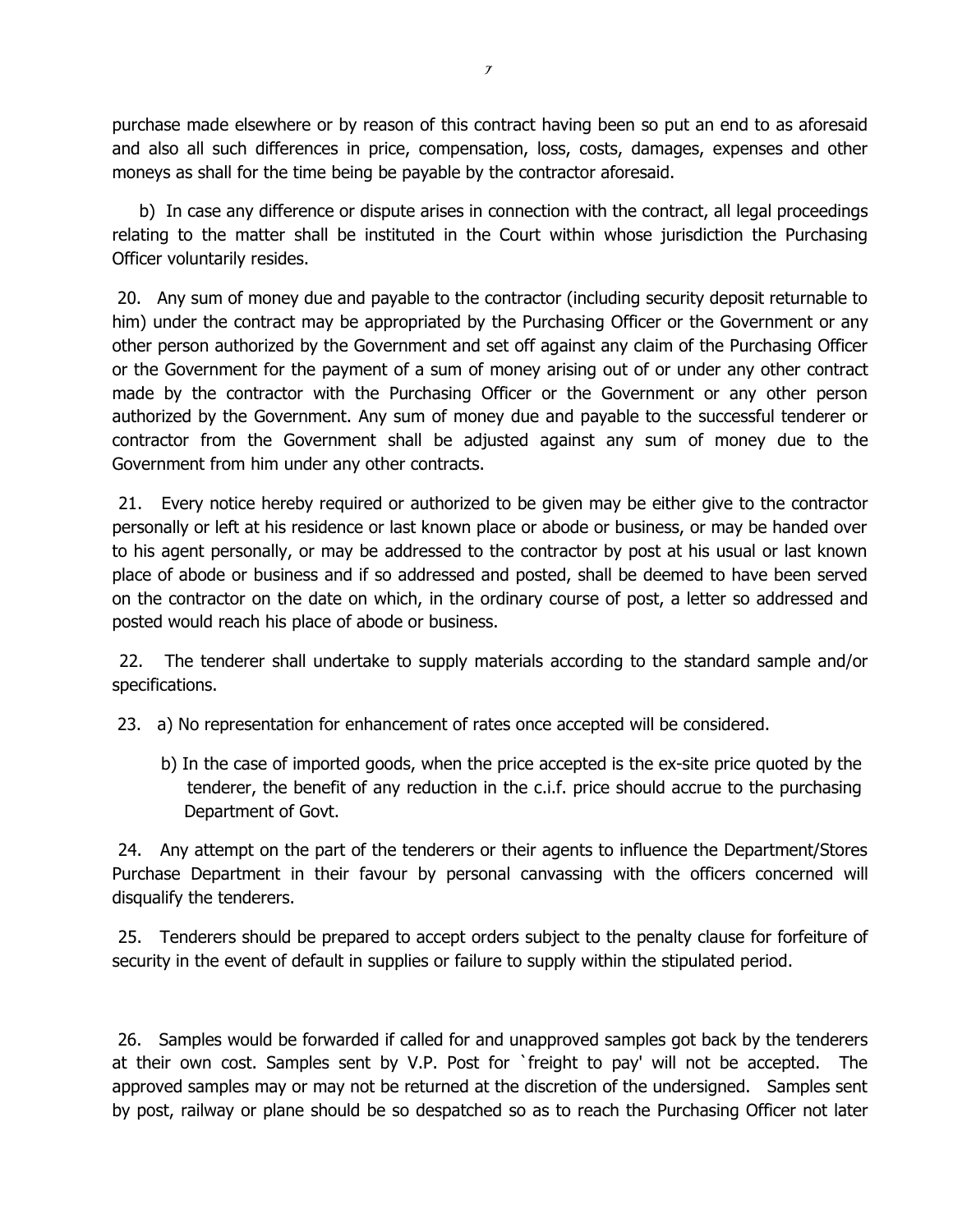than the date on which the tenders are due. In the case of samples sent by railway the receipt should be sent separately and not along with the tender since the tender will be opened only on the appointed day and demurrage will have to be paid if the railway parcels are not cleared in time. The Government will not be responsible if any sample is found missing at any time due to the nonobservance of the provisions of this clause. Tenderers whose samples are received late will not be considered., samples should be forwarded under separate cover duly listed and the corresponding number of the item in the tender schedule should also be noted in the list of samples. Tenders for the supply of materials are liable to be rejected unless samples if called for, of the materials tendered for are forwarded.

 27. Telegraphic quotations will not considered unless they given details of prices and are immediately followed by confirmation with full relevant details posted before the due date of tender.

 28. a) The price quoted should be inclusive of all taxes, duties, cesses, etc., which are or may become payable by the contractor under existing or future law or rules of the country of origin/supply or delivery during the course of execution of the contract.

 b) In case payment of customs/excise duty is to be made by the Purchasing Officer, the Purchasing Officer will pay the duty on the "unloaded invoice price" only in the first instance, any difference being paid when the tenderer produces the final assessment orders later.

29. The tenderer will invariably furnish the following certificates with their bills for payment.

 "Certified that the goods on which sales tax has been charged have not been exempted under the General Sales Tax Act or the State Sales Tax Act or the Rule made there under and the charges on account of Sales Tax on these gods are correct under the provisions of the relevant act or the rules made there under. Certified further that we (or our Branch or Agent)

(Address)

 are registered as dealers in the State of ......................................................................... under Registration No. .............................................................................. for the purpose of Sales Tax".

 30. Final payments will be made only on production by tenderers the tax clearance certificates relating to Agricultural Income Tax, Sales Tax and Income Tax;

 31. Special conditions, if any, of the tenderers attached with the tender will not be applicable to the contract unless they are expressly accepted in writing by the purchaser.

 32. (This applies only to the case of supply contracts where works such as erection and construction have also to be done. This may be scored out when not applicable) In the event of any question or dispute arising under these conditions or any special conditions of these contract or in connection with this contract the same shall be referred to the award of an arbitrator to be nominated by the Purchasing officer and an arbitrator to be nominated by the contractor or in case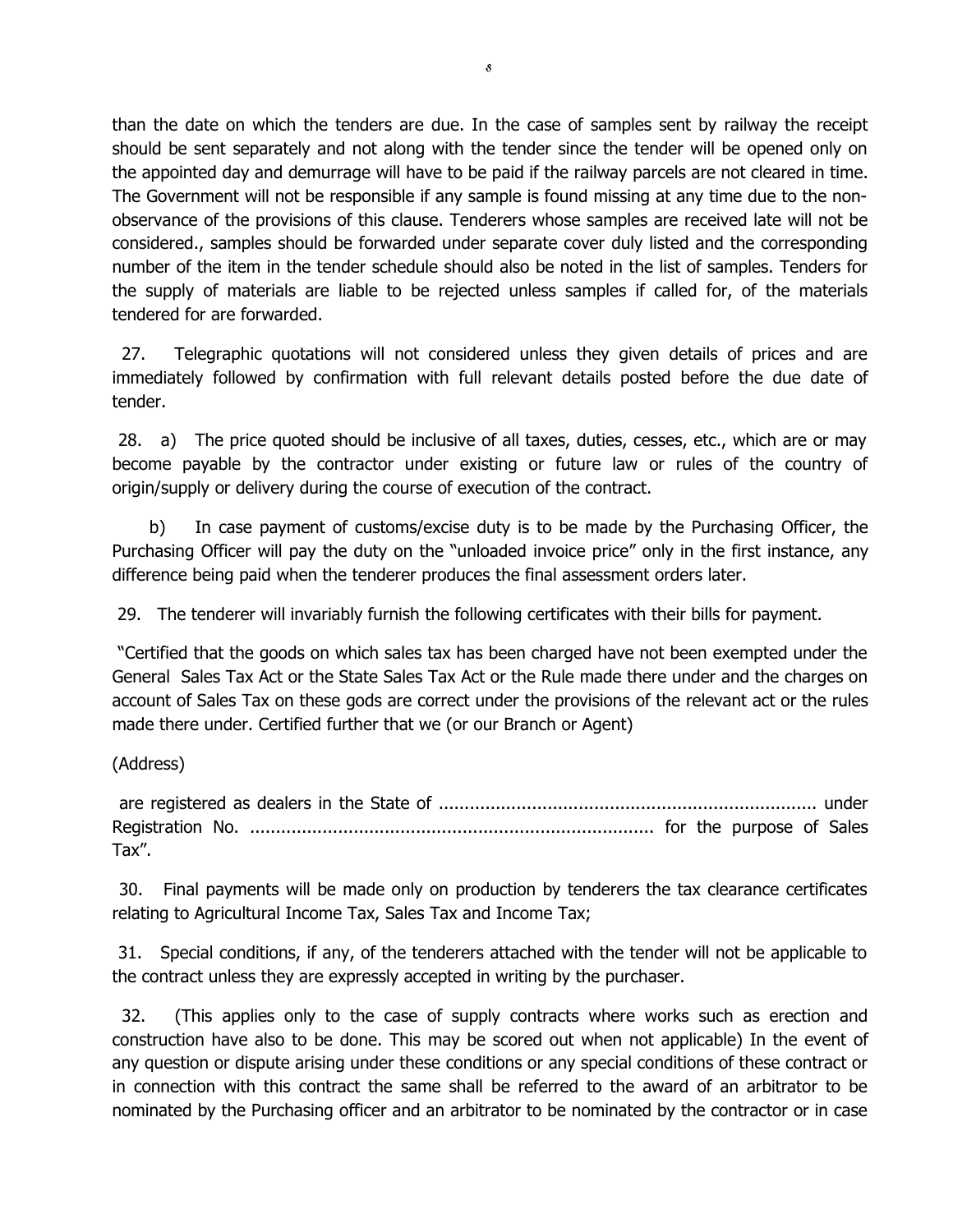of the said arbitrators not agreeing, them to the award of an umpire to be appointed by the arbitrators in writing before proceeding on the reference and the decision of the arbitration or in the event of their not agreeing of the umpire appointed by them, shall be final and conclusive and the provision of the Indian Arbitration Act, 1940 and of the rules there under and any statutory modifications there of shall be deemed to apply to and be incorporated in this contract. Upon every and any such reference the assessment of the costs incidental to their reference and award respectively shall be in the discretion of the arbitrators or in the event of their not agreeing of the umpire appointed by them. The venue of arbitration shall be the place from which the acceptance of tender is issued or such other place as the purchaser at his entire discretion may determine.

 33. The tenderer should send along with his tender an agreement executed and signed in Kerala stamp paper worth Rs.50/-. Purchased in the Kerala State. Stamp paper will be supplied to firms outside Kerala along with the tender forms on payment of Rs 75 (Rs. 50 being the value of the stamp paper and Rs. 25 incidental charges) which may be remitted by the money order in advance. A specimen form of agreement is given as annexure to this tender. Tenders without the agreement in stamped paper will be rejected outright. But in deserving cases where agreement has not been received, the Purchasing officer may exercise his discretion and call upon such tenderer to execute the agreement within a period of 10 days from the date of issue of such intimation, if the Purchasing Officer is satisfied that the omission forward the agreement along with the tender was due to causes beyond the control of the tenderer and was not due to any negligence on his part Agreement received from a tenderer after the above time limit will not be considered.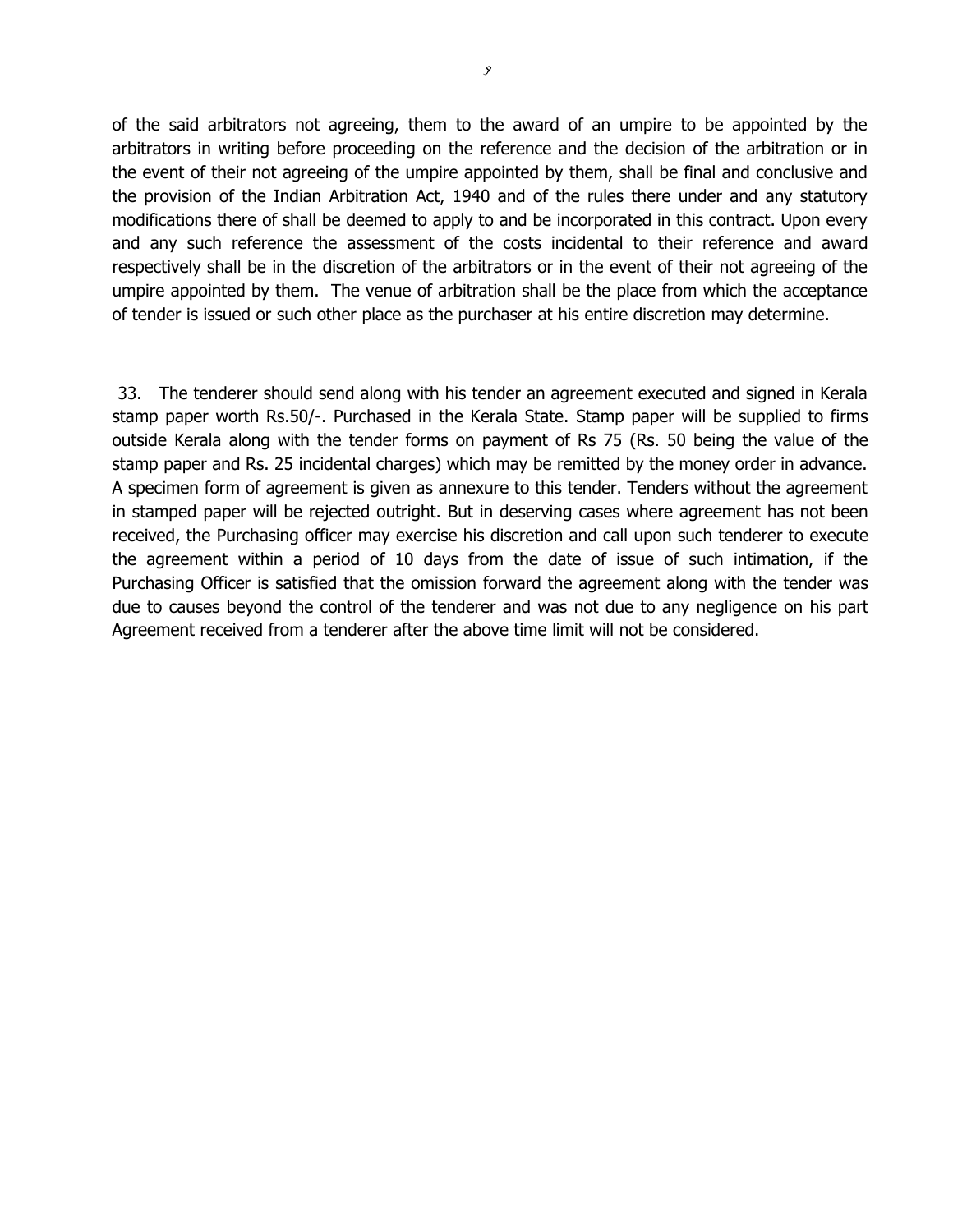Superscription: - Tender No…………………..for………………………………………………... Due date and time for receipt of tender: Date and time for opening of tender: Date upto which the rates are to be firm: Price of Tender Form: Price of duplicate copy: Address of the officer from whom tender forms are to be obtained and to whom tender are to be sent:

Name of Office: (Name and Designation of Purchasing Officer)

Station and Date:

|        |                |                |                | Rate          |    | Total         |           |                |
|--------|----------------|----------------|----------------|---------------|----|---------------|-----------|----------------|
| SI. No | Specifications | Quantity       | Unit           | $\mathsf{Rs}$ | Ps | $\mathsf{Rs}$ | <b>PS</b> | Remarks        |
| 1      | $\overline{2}$ | $\overline{3}$ | $\overline{4}$ | 5             |    | $\sqrt{6}$    |           | $\overline{7}$ |
|        |                |                |                |               |    |               |           |                |
|        |                |                |                |               |    |               |           |                |
|        |                |                |                |               |    |               |           |                |
|        |                |                |                |               |    |               |           |                |
|        |                |                |                |               |    |               |           |                |
|        |                |                |                |               |    |               |           |                |
|        |                |                |                |               |    |               |           |                |
|        |                |                |                |               |    |               |           |                |

# **SCHEDULE OF MATERIALS**

Whether samples essential: Yes

Period within which goods should be delivered: Immediate

For Police Chief Stores, Thiruvananthapuram

Rates should be quoted for delivery

at Departmental Stores, Thiruvananthapuram

Other special conditions: